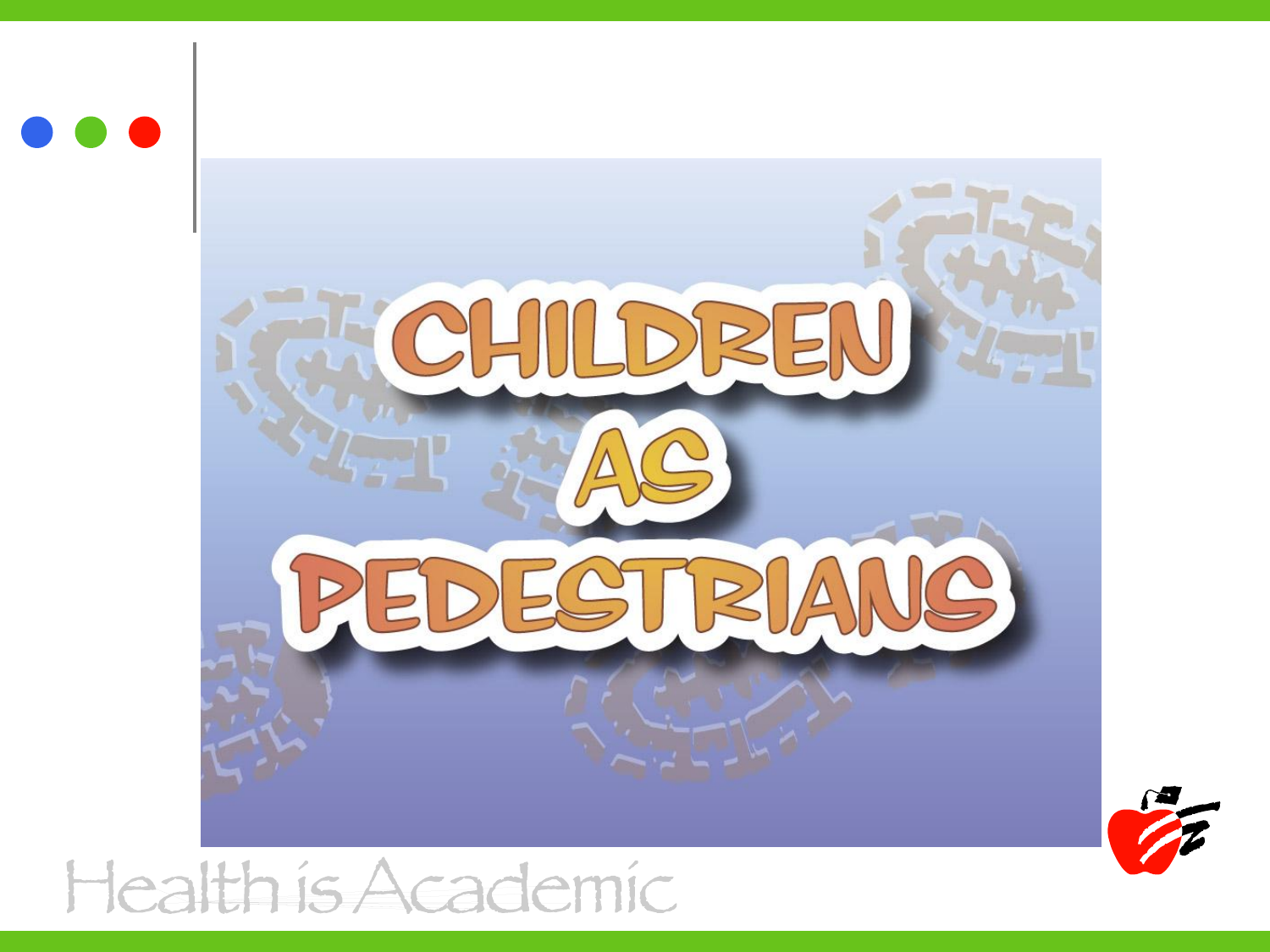### CHILDREN IN TRAFFIC – WHY ARE THEY DIFFERENT?

- THEY HAVE A LOWER EYE LEVEL – BLOCKED VIEW
- THEIR FIELD OF VISION IS ONLY TWO-THIRDS OF AN ADULTS
- THEY DO NOT JUDGE SPEED AND DISTANCE **WELL**



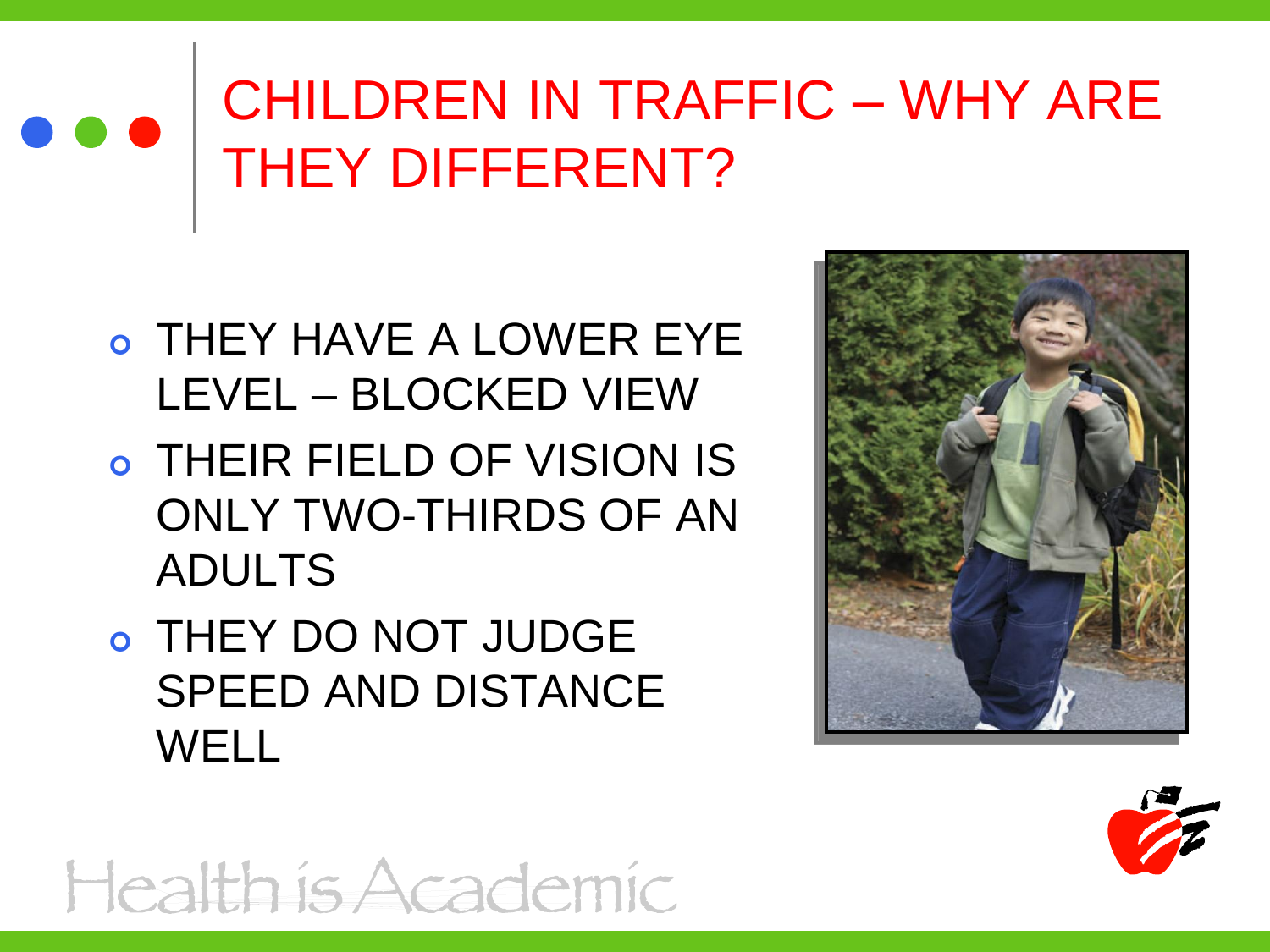### CHILDREN IN TRAFFIC – WHY ARE THEY DIFFERENT?

- IF I CAN SEE IT THEN IT CAN SEE ME
- THEY CANNOT DETERMINE THE SOURCE OF SOUNDS
- o THEY LACK TRAFFIC EXPERIENCE
- THEY DON'T UNDERSTAND DANGEROUS SITUATIONS
- THEY TEND TO CONCENTRATE ON ONLY ONE THING AT A TIME



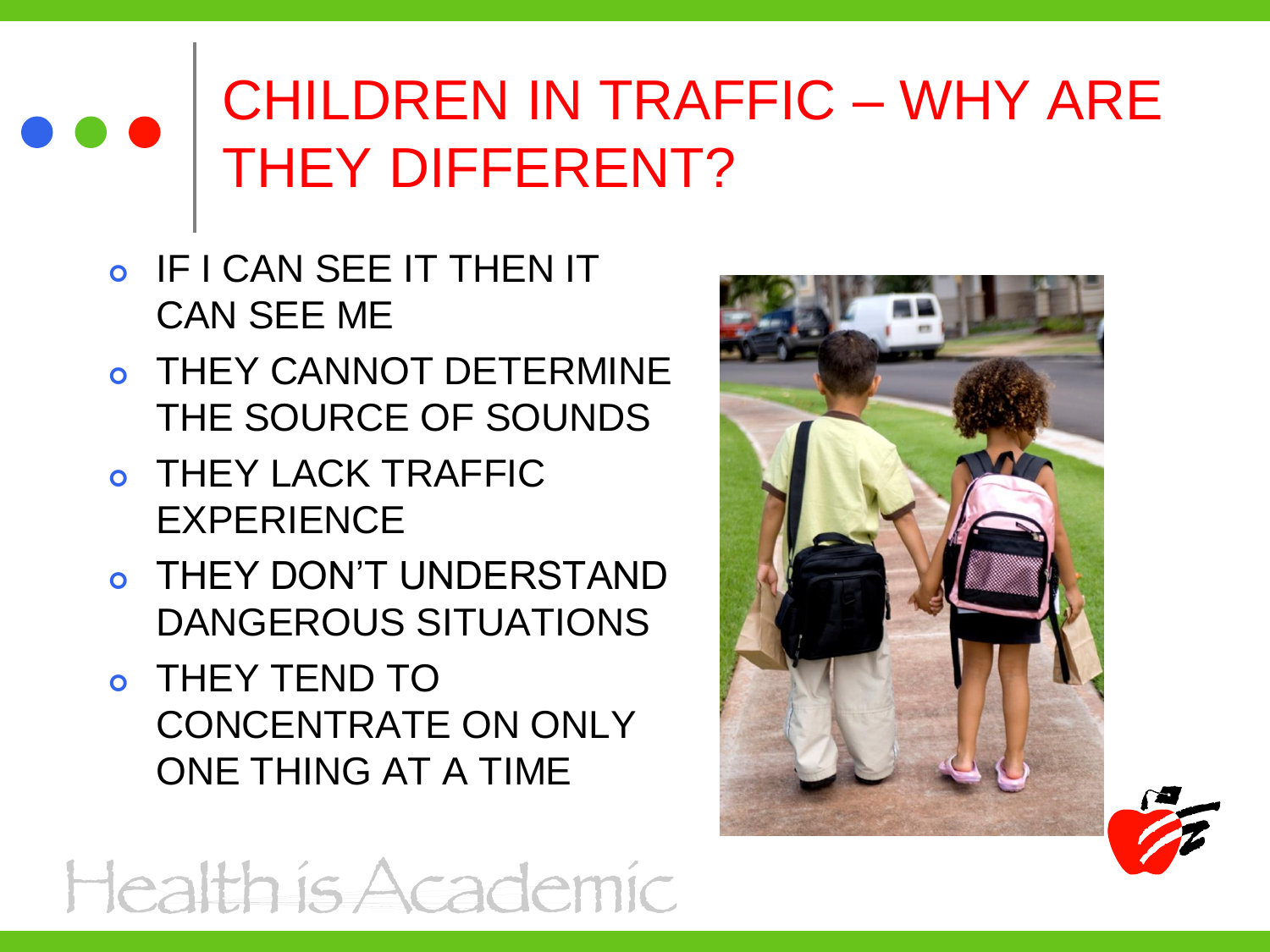### CHILDREN IN TRAFFIC – WHY ARE THEY DIFFERENT?

### **ONCE THEY ARE** MOVING IT IS HARD TO STOP THE MOTION

 THEY OVERESTIMATE THEIR ABILITY



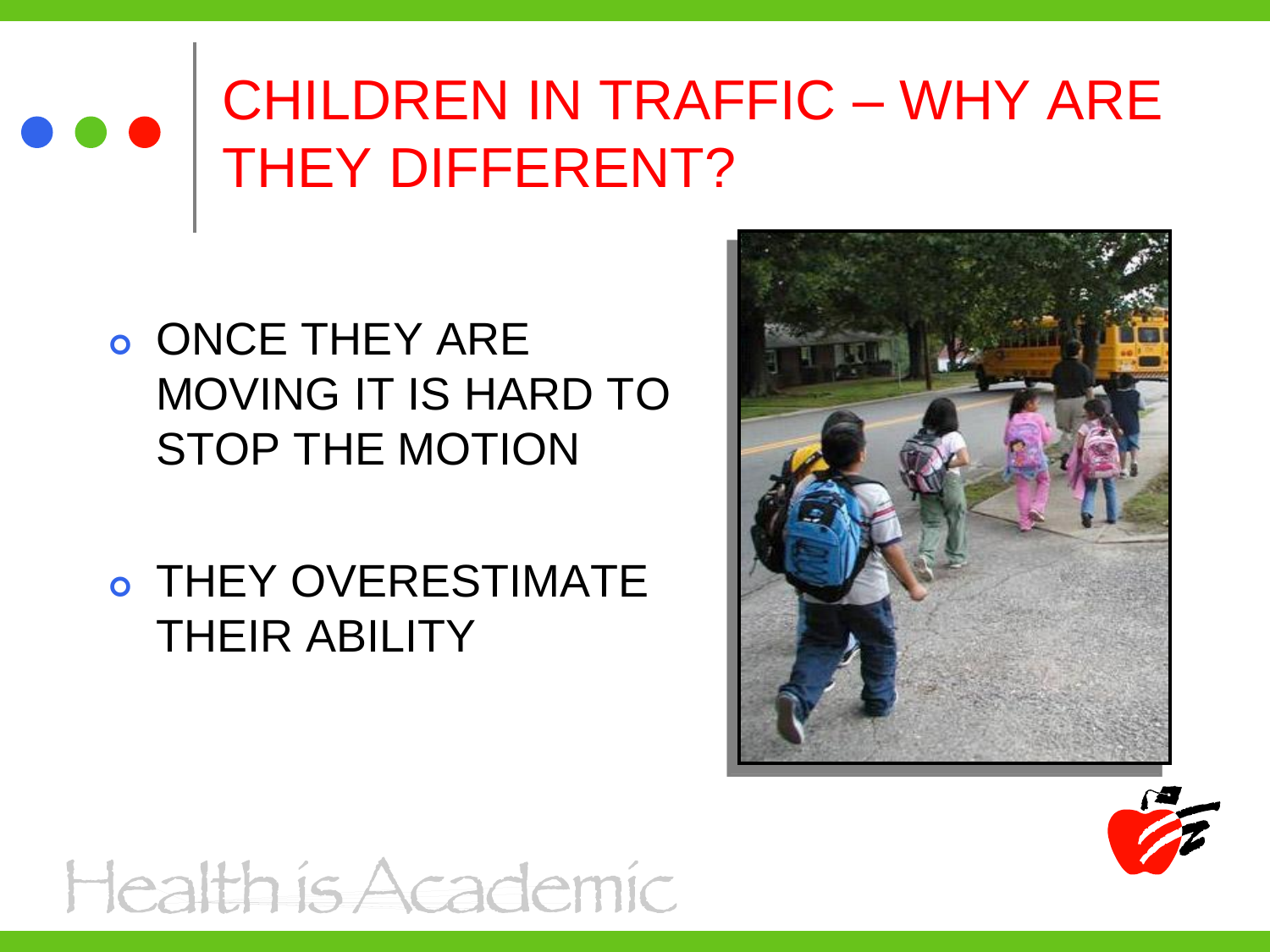**Whether a crossing guard is present or not, student pedestrians should always use the proper search pattern and follow these safety steps:**



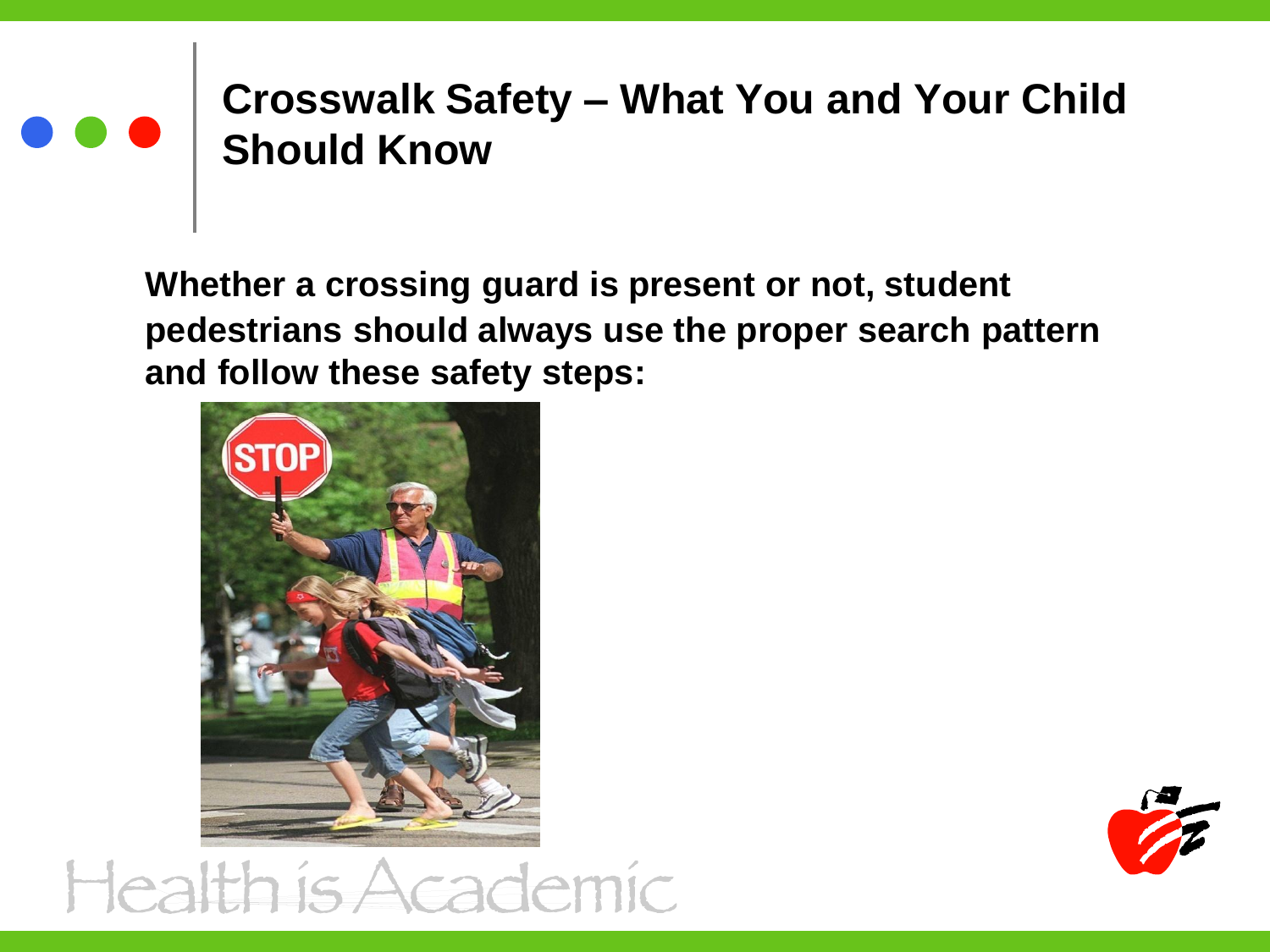- Stop at the curb or edge of the street (if a crossing guard is present, do not proceed until directed).
- Look left, right, then left again for approaching traffic.
- o If vehicles parked on the street block your view of traffic, move forward to the edge of the line of parked vehicles where you can see in both directions and look left, right and left again.
- At an intersection corner, also check over your shoulder for turning vehicles.
- When safe to go, walk directly across the street at a consistent pace and keep watching for any traffic that might be approaching.

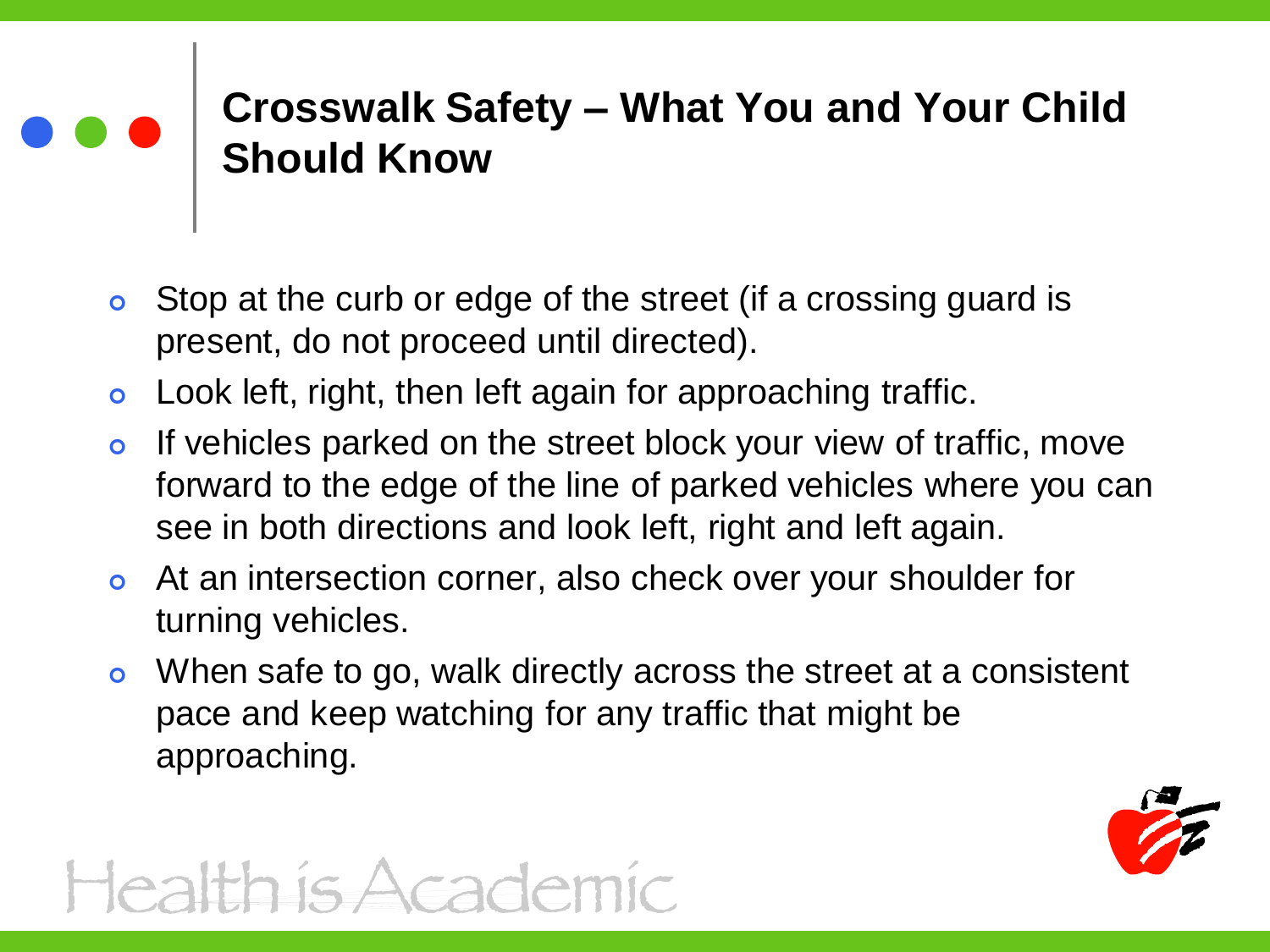The primary responsibility of an adult school crossing guard is to help children safely cross the street at a school crossing as they walk to and from school.

This is accomplished by:

Health is Academic

 Reinforcing safe crossing skills and discouraging unsafe behavior near traffic, such as darting into the street without looking or crossing against a traffic signal.

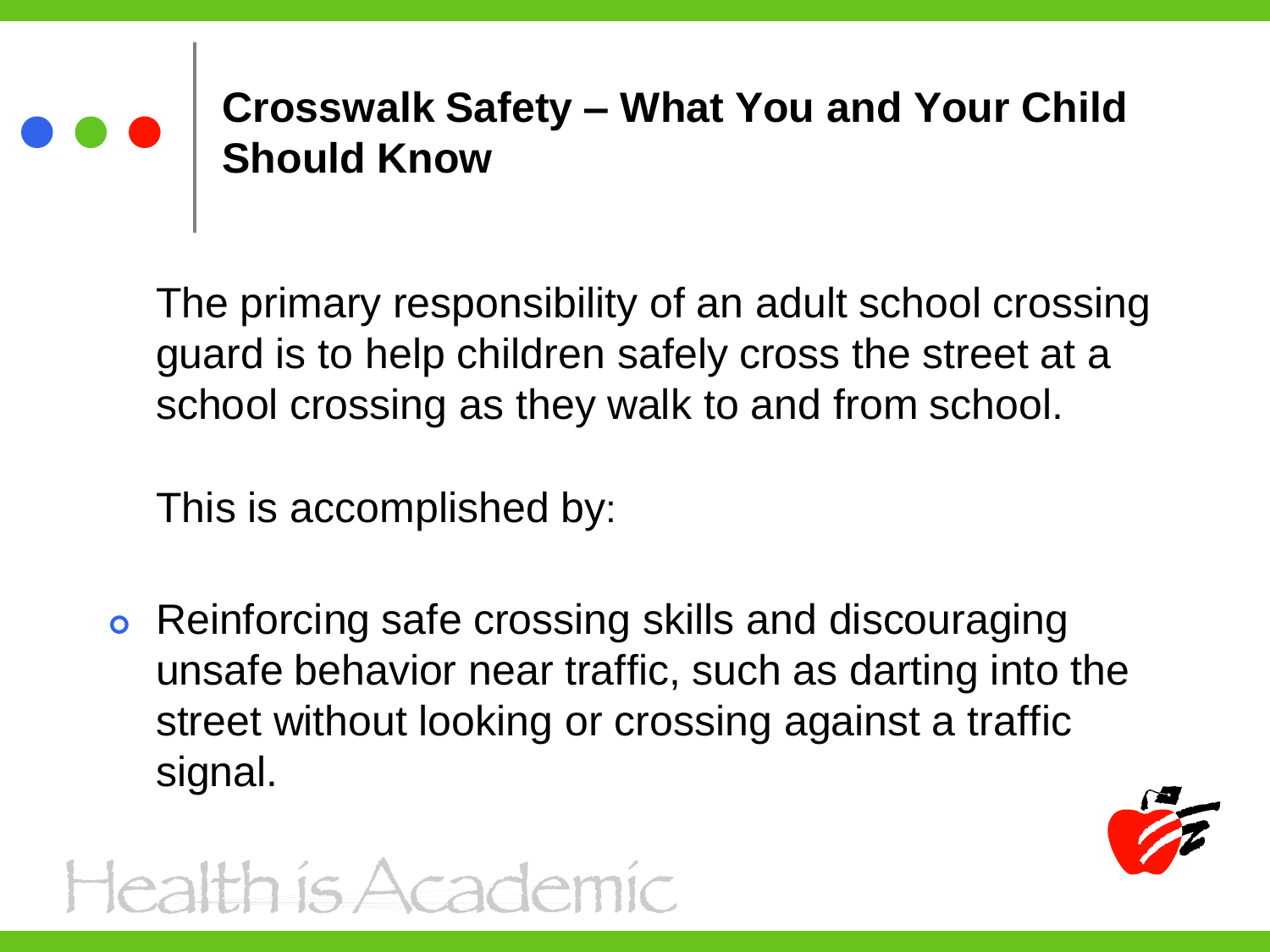Using and extending gaps in traffic to help students cross safely. At a crosswalk without a signal or stop sign, when gaps in traffic are not long enough for children to safely cross the street (i.e., unless drivers stop), a guard creates an adequate gap by stopping traffic temporarily. The guard stops traffic with a hand signal or a STOP paddle, then verbally directs children to cross the street. The guard is always the first person in the street and the last person out of the street.

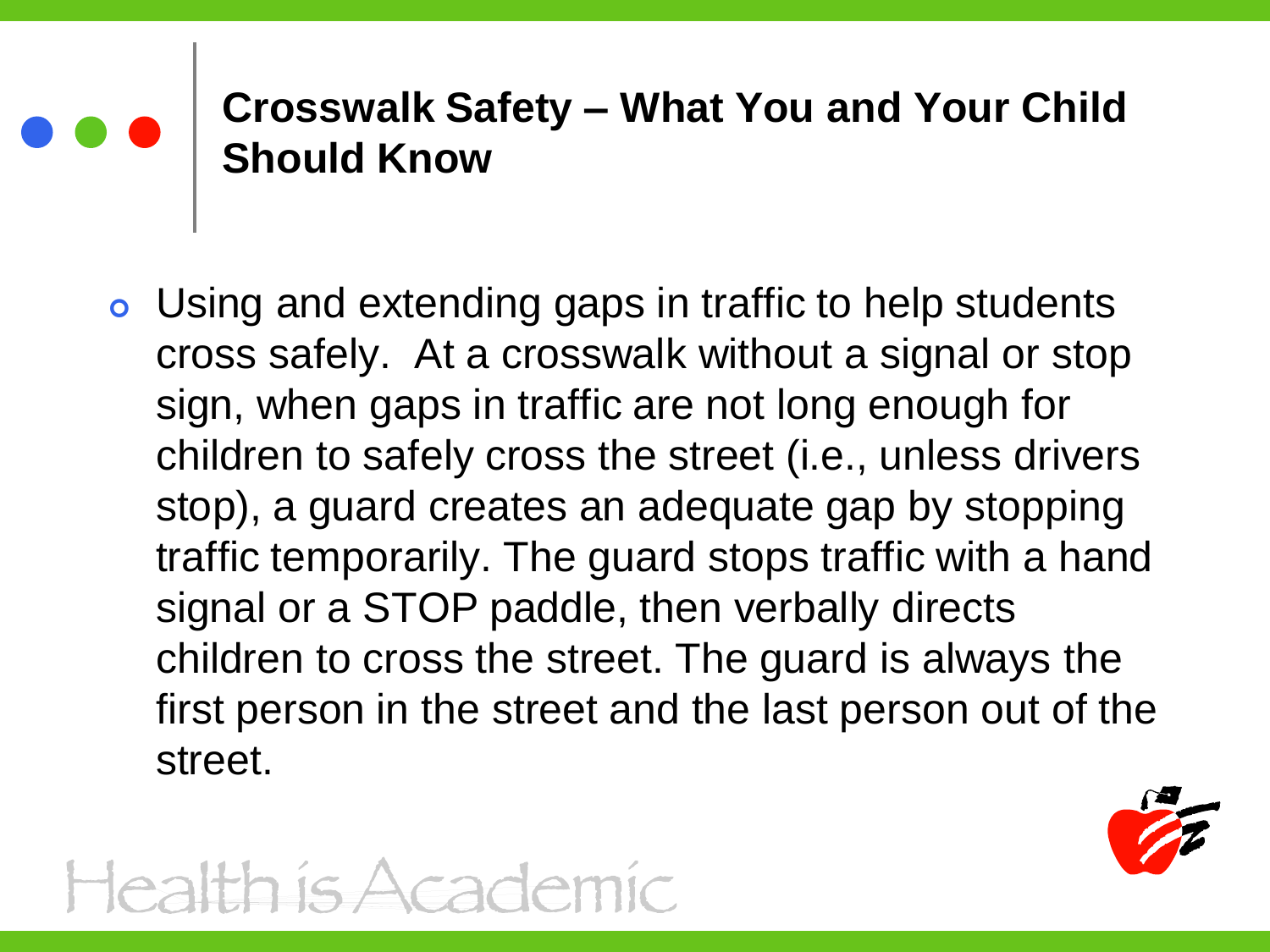Observing and reporting any incidents or conditions that present a potential safety hazard to the school children or guard.

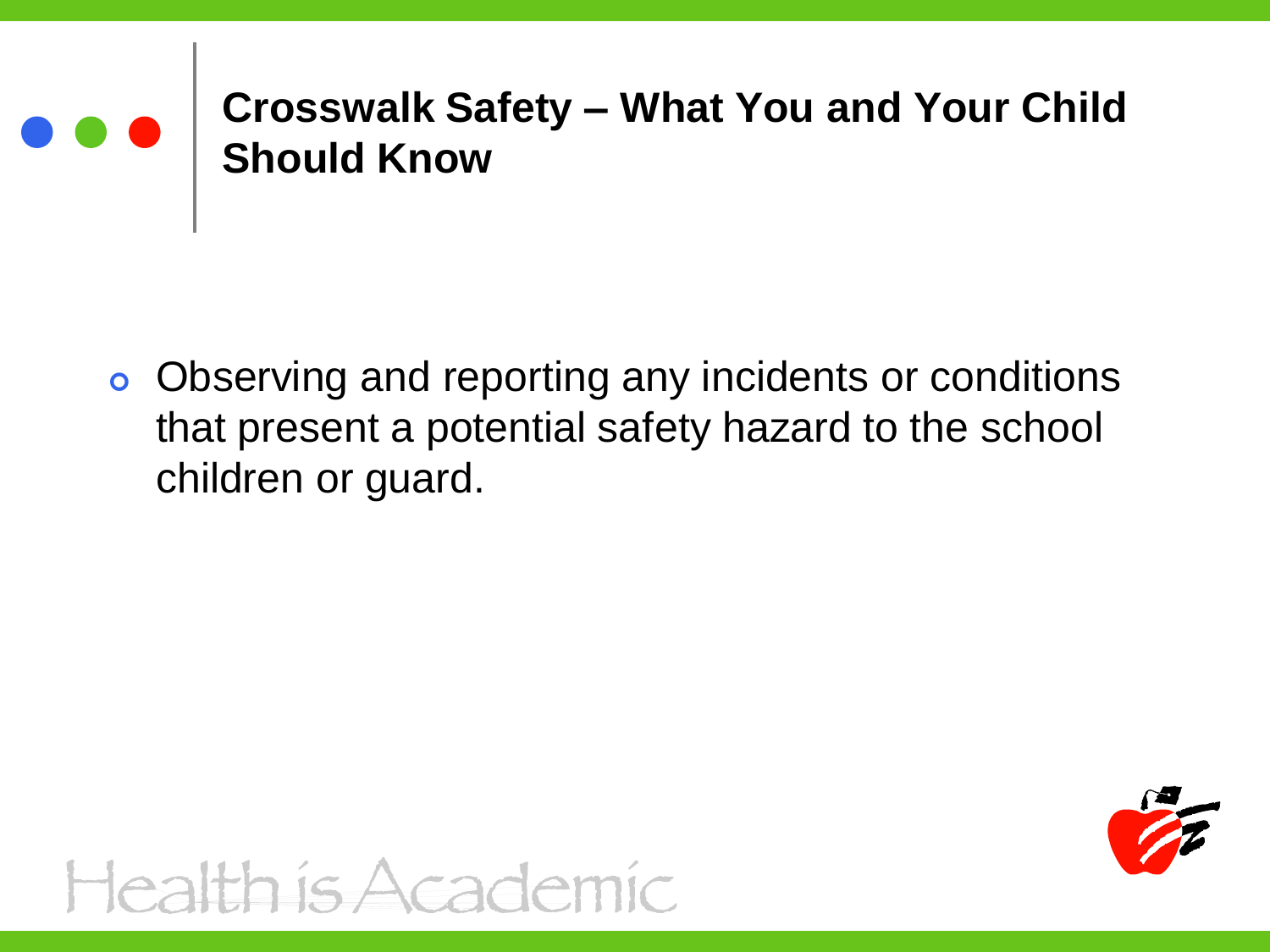

**Pedestrian Safety:**

- Show kids how to be a safe pedestrian by your own actions.
- Teach kids pedestrian safety rules too.
- Make sure kids can be seen when they are walking.

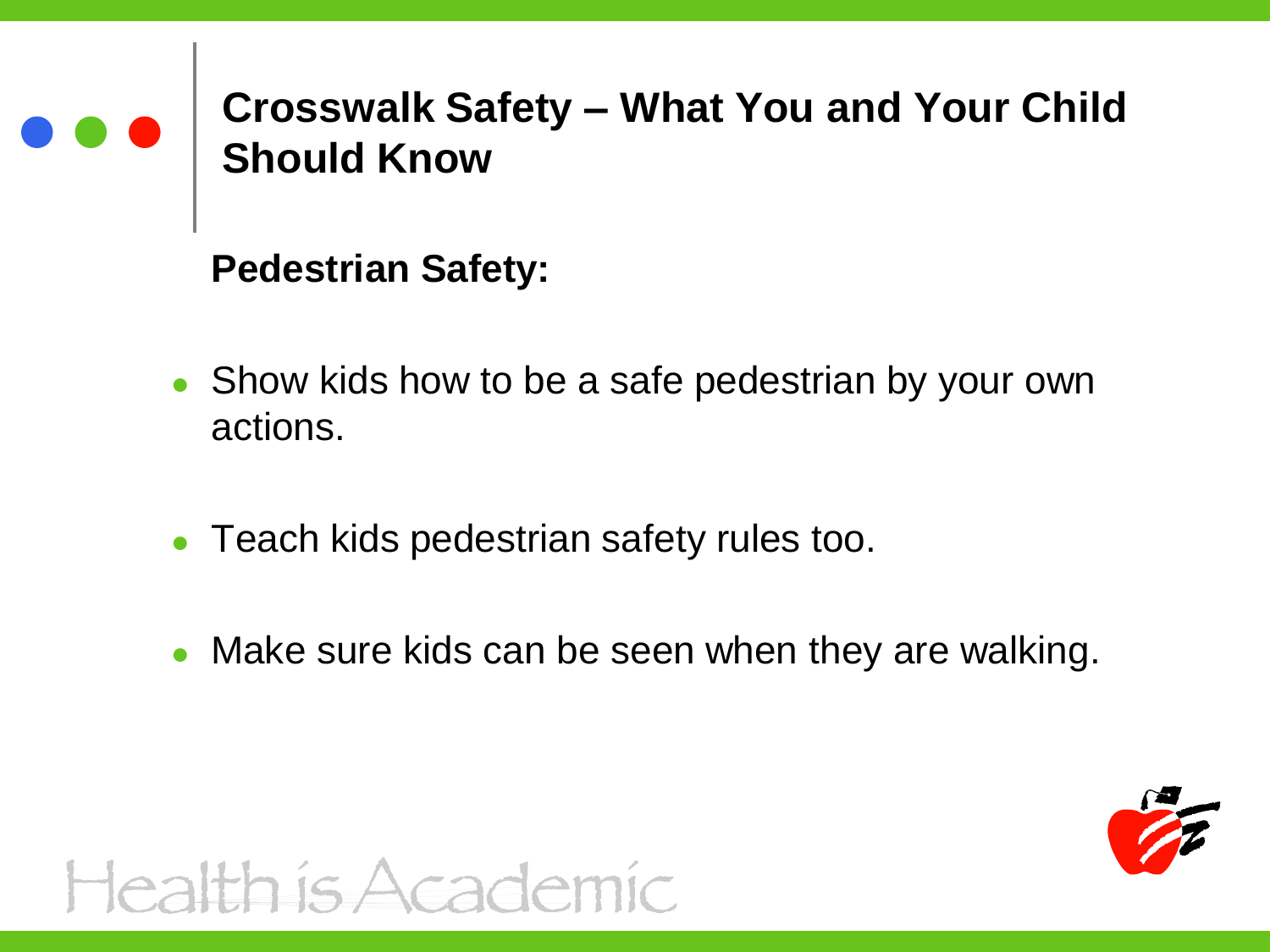#### **Set a Good Example:**

- Cross streets at a corner. Use signals and crosswalks when they are there.
- o Make eye contact with drivers before crossing in front of them.
- Look left, right and left again before crossing. Keep looking as you cross.
- Walk across streets. Don't run.
- Walk on sidewalks or paths. If there are no sidewalks, face traffic and stay left.
- Watch for cars that are turning or backing up.

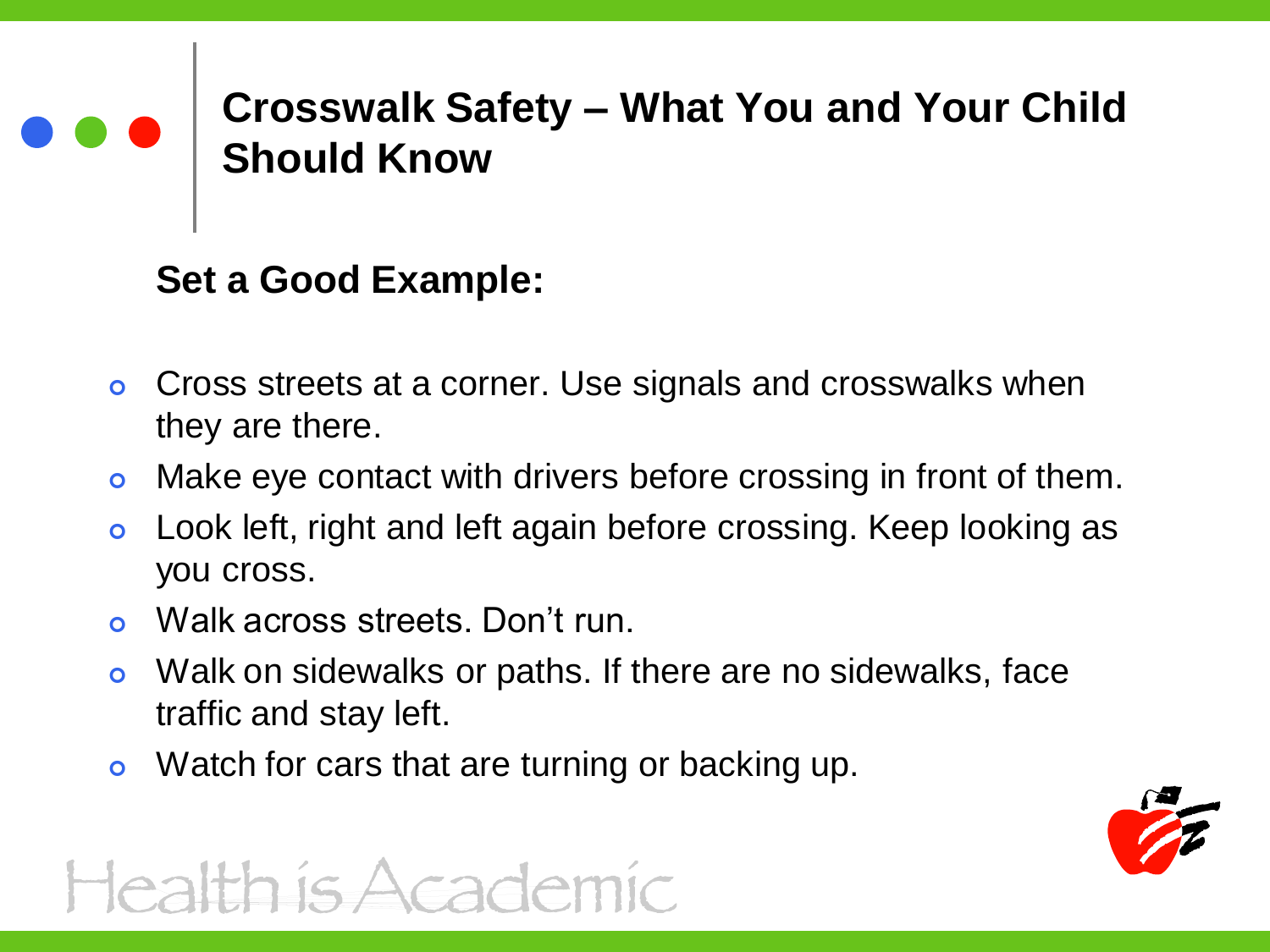#### **Rules for Kids**

- **o** Teach kids all of the safe walking rules to follow.
- o Never allow kids under age 10 to cross streets alone.
- o Tell kids never to run into the street for any reason. They shouldn't chase a ball, a pet or anything else.
- o Make sure kids use direct routes with the fewest street crossings.
- o Teach kids to cross 10 feet in FRONT of the school bus, NEVER BEHIND!
- o Make sure kids play in safe places like yards, parks and playgrounds. Kids should never play in the street.
- Hold kids' hands in parking lots and while crossing the street.